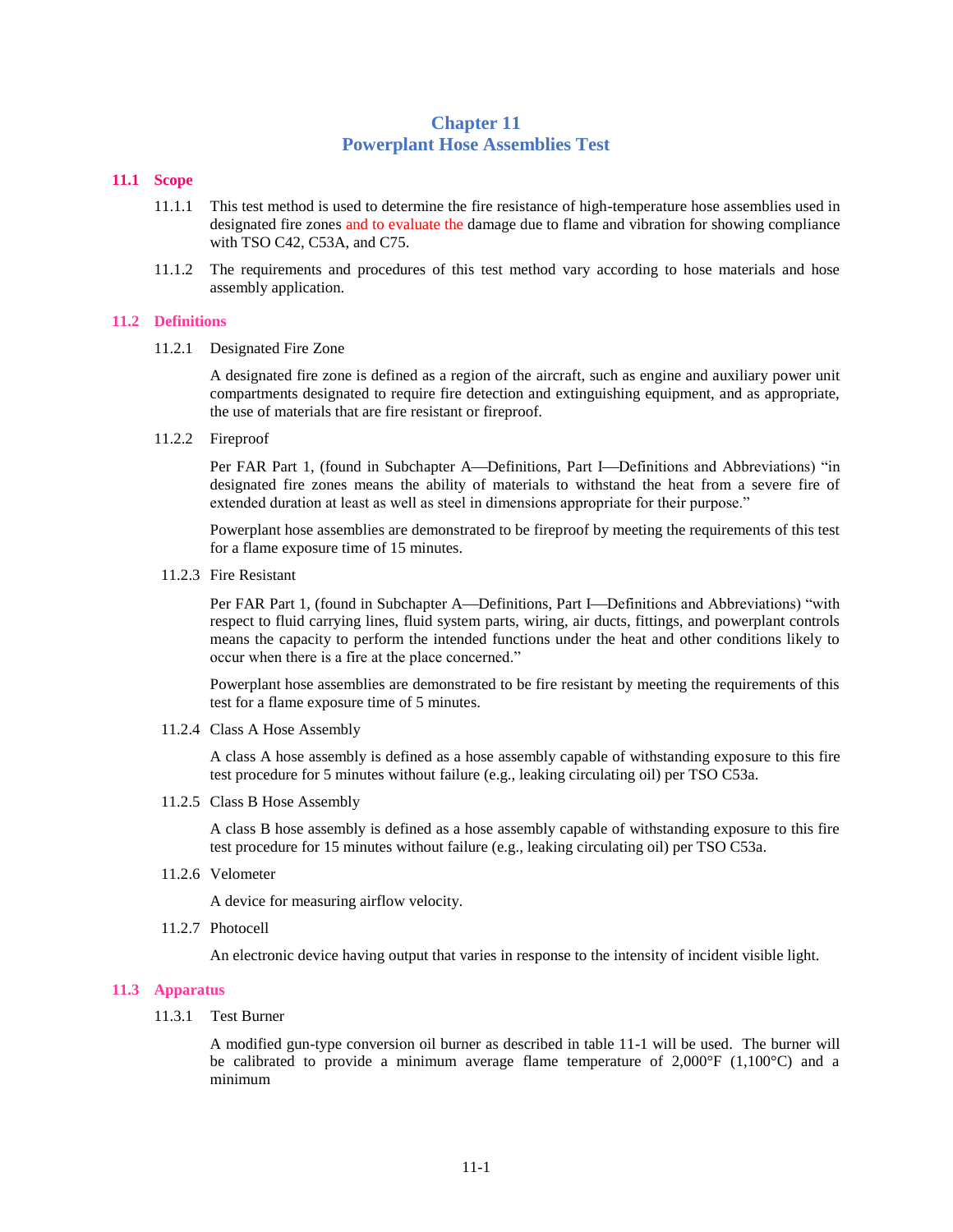| <b>Burner Standard Model</b><br><b>Designation</b>                                                                                                                            | <b>Power Supply</b>              | <b>Test Nozzle</b>                  | <b>Test Fuel Flow</b><br>$-0, +0.05$ gal/hr         | <b>Test Air</b><br><b>Pressure in</b><br><b>Draft Tube</b><br>(ref) | <b>Modifications to Standard Burner</b>                                                                                                                                                                                                                                                                                                                                                                                                                                                                                                                                                                                              |
|-------------------------------------------------------------------------------------------------------------------------------------------------------------------------------|----------------------------------|-------------------------------------|-----------------------------------------------------|---------------------------------------------------------------------|--------------------------------------------------------------------------------------------------------------------------------------------------------------------------------------------------------------------------------------------------------------------------------------------------------------------------------------------------------------------------------------------------------------------------------------------------------------------------------------------------------------------------------------------------------------------------------------------------------------------------------------|
| <b>Stewart Warner</b><br><b>HPR-250</b><br>This burner is no longer<br>available.<br>Supplier<br>Stewart-Warner Corp.<br>Heating & Air Conditioning<br>Lebanon, Indiana 46052 | $1/4$ HP/115V/<br>60Hz/single ph | $2.25$ gal/hr<br>80-degree<br>angle | $2$ gal/hr<br>$(95-psig pump)$<br>press ref)        | $0.14$ in<br>$H_2O$                                                 | 1. Air tube diameter reduced to 2.5 inches (63.5 mm),<br>starting 1.5 inches (38 mm) forward of nozzle tip.<br>2. Added four 3/4- by 1/16-inch (19- by 1.59-mm)<br>stainless steel fuel deflectors mounted on the<br>reducing cone at 3, 6, 9, and 12 o'clock. The<br>deflector edges were 3.4 inches (19 mm) off center<br>line (CL) and 3.4 inches (19 mm) forward of fuel<br>nozzle up.<br>3. Added static air pressure port 1 inch (25.4 mm)<br>forward of the burner tube mounting flange.<br>4. Added a 12.5 inch (317.5 mm) burner extension so<br>that the wide end is 10 inches (254 mm) beyond the<br>end of the air tube. |
| <b>Stewart Warner</b><br>FR-600<br>This burner is no longer<br>available.<br>Supplier<br>Stewart-Warner Corp.<br>Heating & Air Conditioning<br>Lebanon, Indiana 46052         | $1/3$ HP/115V/<br>60Hz/single ph | Same as<br>above                    | $2$ gal/hr<br>$(100\text{-}psig$ pump<br>press ref) | $0.01$ in<br>$H_2O$                                                 | 1. Air tube diameter reduced to 2.5 inches (63.5 mm),<br>starting 1.5 inches (38 mm) forward of nozzle tip.<br>2. Added four 3/4- by 1/16-inch (19- by 1.59-mm)<br>stainless steel fuel deflectors mounted on the<br>reducing cone at 3, 6, 9, and 12 o'clock. The<br>deflector edges were 3.4 inches (19 mm) off CL<br>and 3.4 inches (19 mm) forward of fuel nozzle up.<br>Added static air pressure port 1 inch (25.4 mm)<br>forward of the burner tube mounting flange.<br>4. Added a 12.5-inch (317.5-mm) burner extension so<br>that the wide end is 10 inches (254 mm) beyond the<br>end of the air tube.                     |
| Lennox OB-32<br>(This is now obsolete and<br>cannot be purchased.)                                                                                                            |                                  | $2.25$ gal/hr<br>80-degree<br>angle | 2 gal/hr<br>$(80$ -psig pump<br>press ref)          | $0.17$ in<br>$H_2O$                                                 | 1. Add a 12.5-inch (317.5 mm) burner extension.                                                                                                                                                                                                                                                                                                                                                                                                                                                                                                                                                                                      |

*Table 11-1. Test Burner Information*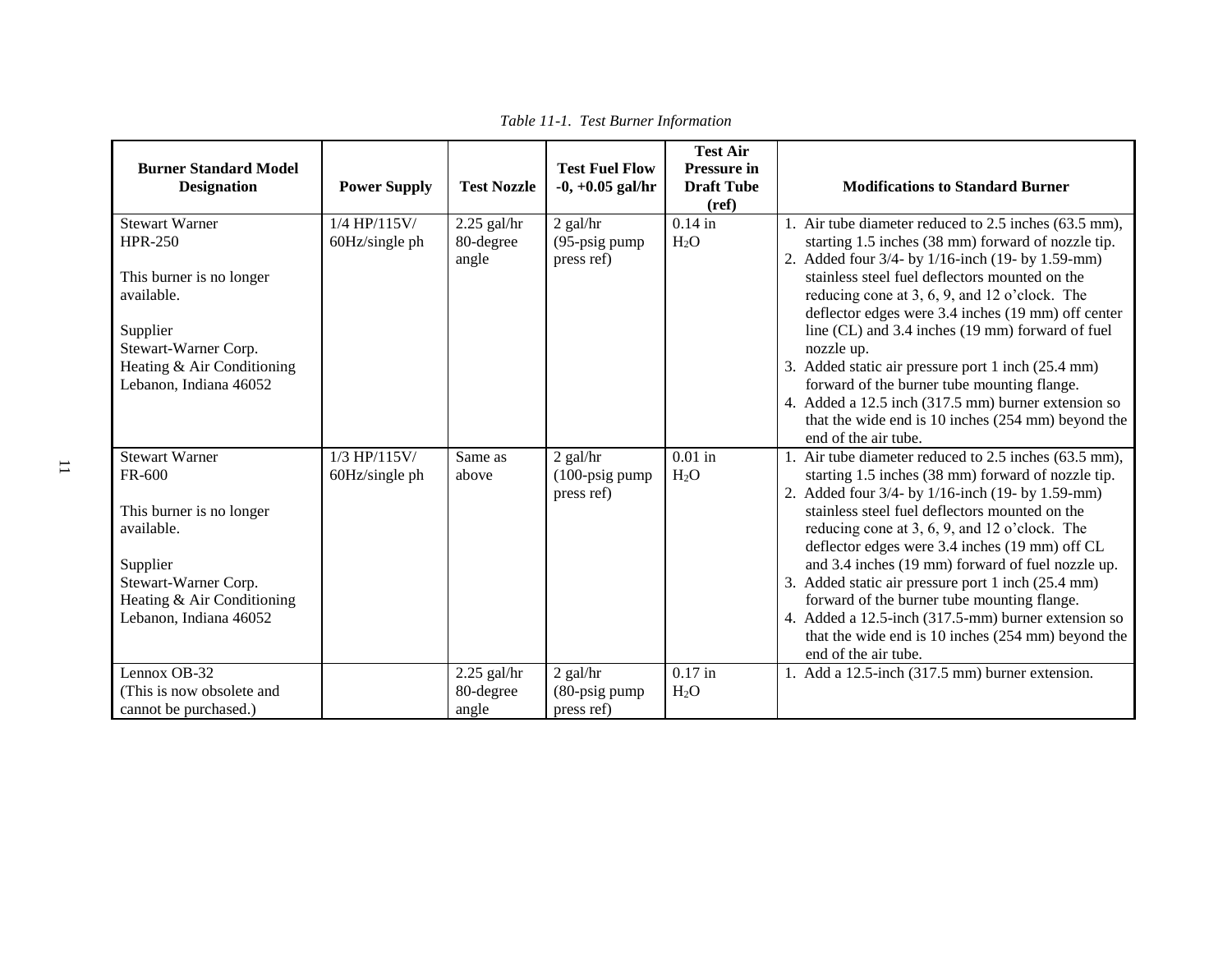| <b>Burner Standard Model</b><br><b>Designation</b>                                                                                                | <b>Power Supply</b>            | <b>Test Nozzle</b> | <b>Test Fuel Flow</b><br>$-0, +0.05$ gal/hr   | <b>Test Air</b><br><b>Pressure in</b><br><b>Draft Tube</b> | <b>Modifications to Standard Burner</b>                                                                                                                                                                                                                                                                                                                                                                                                                                                                                                                                                                                                                                                                                                                                                                                                                                                                                                                                                                                                                                                                                                                                                                                                                                                                                                                                                                                                                                                                           |
|---------------------------------------------------------------------------------------------------------------------------------------------------|--------------------------------|--------------------|-----------------------------------------------|------------------------------------------------------------|-------------------------------------------------------------------------------------------------------------------------------------------------------------------------------------------------------------------------------------------------------------------------------------------------------------------------------------------------------------------------------------------------------------------------------------------------------------------------------------------------------------------------------------------------------------------------------------------------------------------------------------------------------------------------------------------------------------------------------------------------------------------------------------------------------------------------------------------------------------------------------------------------------------------------------------------------------------------------------------------------------------------------------------------------------------------------------------------------------------------------------------------------------------------------------------------------------------------------------------------------------------------------------------------------------------------------------------------------------------------------------------------------------------------------------------------------------------------------------------------------------------------|
| Carlin 200CRD<br>This burner is not available<br>with modifications.<br>Supplier<br>Carlin Co.<br>912 Silas Dean Hwy<br>Wethersfield, Conn. 06109 | 1/4 HP/115V/<br>60Hz/single ph | Same as<br>above   | $2$ gal/hr<br>$(97-lb/in2 pump$<br>press ref) | (ref)<br>$0.37$ in<br>H <sub>2</sub> O                     | Disassemble the burner air tube assembly and<br>remove the throttle ring and the retention ring.<br>2. Remove the existing fuel nozzle and install an 80-<br>degree, 2.25- gal/hr nozzle. After reassembly,<br>adjust the OD delivery rate to 2.01 gal/hr at 97<br>$lb/in^2$ gauge.<br>3. Using 1/16 inch stainless steel material,<br>manufacture and install three deflectors.<br>4. Manufacture a flat-disk plate to match the inside<br>diameter of the burner air tube and randomly<br>punch 10 1/2-inch holes as shown. The main<br>purpose of this disk is to center the oil delivery<br>tube. Locate and punch holes for the ignitors and<br>the oil delivery tube. A pie-shaped segment was<br>cut out for ease of installation and the split-baffle<br>mounting bracket was secured to the oil delivery<br>tube with a small hose clamp. Position this flat-<br>disk plate 4 inches aft of the fuel nozzle.<br>5. Manufacture and install a reducing cone. The<br>outside diameter of this cone should match the<br>inside diameter of the oil burner air tube. This<br>cone is secured in place with small Allen or socket<br>head screws.<br>6. Install the static pressure port 1 inch forward of the<br>air tube mounting flange and adjust the air<br>pressure in the air tube to approximately 0.37 inch<br>of $H_2O$ during operation.<br>7. Manufacture a 12 1/2-inch burner air tube<br>extension and install this extension so that the<br>wide end is 10 inches beyond the end of the burner |

|  | Table 11-1. Test Burner Information-(Continued) |  |
|--|-------------------------------------------------|--|
|  |                                                 |  |
|  |                                                 |  |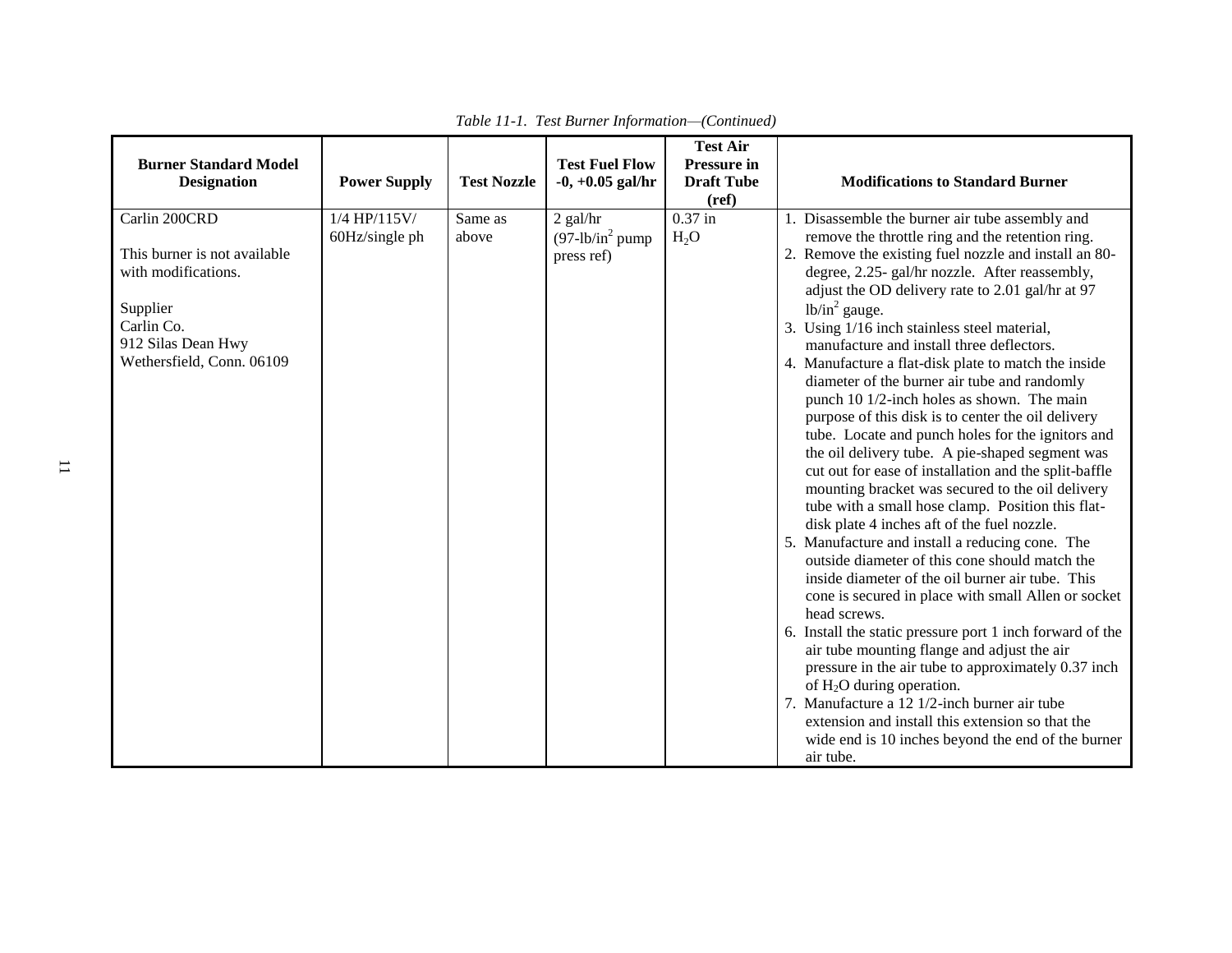| <b>Burner Standard Model</b><br><b>Designation</b>                                                                          | <b>Power Supply</b> | <b>Test Nozzle</b> | <b>Test Fuel Flow</b><br>$-0, +0.05$ gal/hr | <b>Test Air</b><br><b>Pressure in</b><br><b>Draft Tube</b><br>(ref) | <b>Modifications to Standard Burner</b>                                |
|-----------------------------------------------------------------------------------------------------------------------------|---------------------|--------------------|---------------------------------------------|---------------------------------------------------------------------|------------------------------------------------------------------------|
| Park DPL 3400<br>Supplier<br>Park Manufacturing Company<br>New York and Absecon Blvd.<br>Atlantic City, New Jersey<br>08401 |                     |                    |                                             |                                                                     | This burner will be built to the FAA's specifications<br>upon request. |

*Table 11-1. Test Burner Information—(Continued)*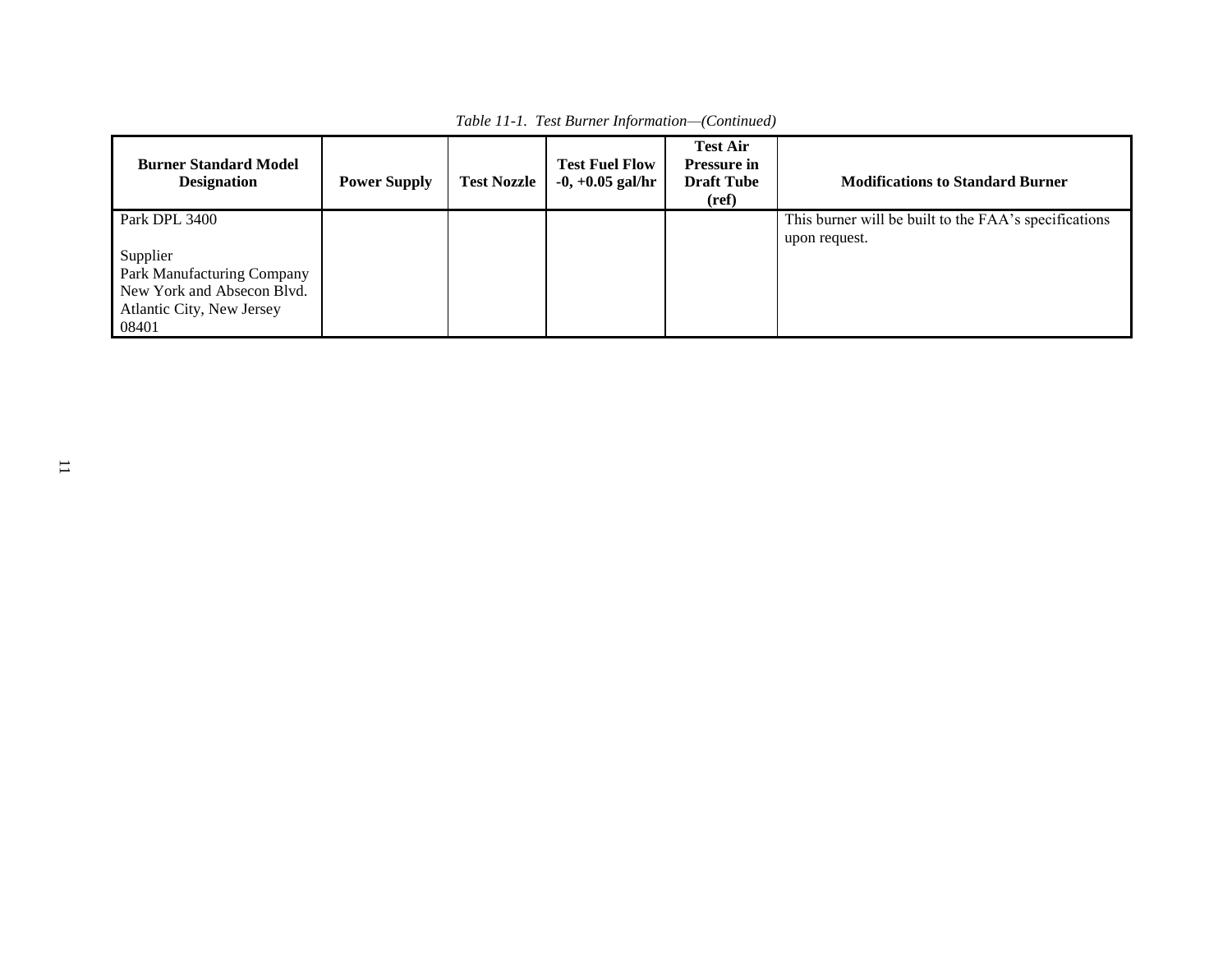heat input of 4,500 Btu/hr to the Btu heat transfer device described in section 11.3.3.2, or 9.3 Btu/ft<sup>2</sup>-sec (10.6 W/cm<sup>2</sup>) as measured by a calorimeter described in section 11.3.3.1.

11.3.1.1 Burner Extension

A stainless steel funnel extension, fabricated in accordance with figure 11-1, will be used. The funnel will have an oblong exit 6 inches (152 mm) high by 11 inches (279 mm) wide. The funnel will be installed on the burner with the air tube shown in figure 11-2.



*Figure 11-1. Burner Extension Funnel*

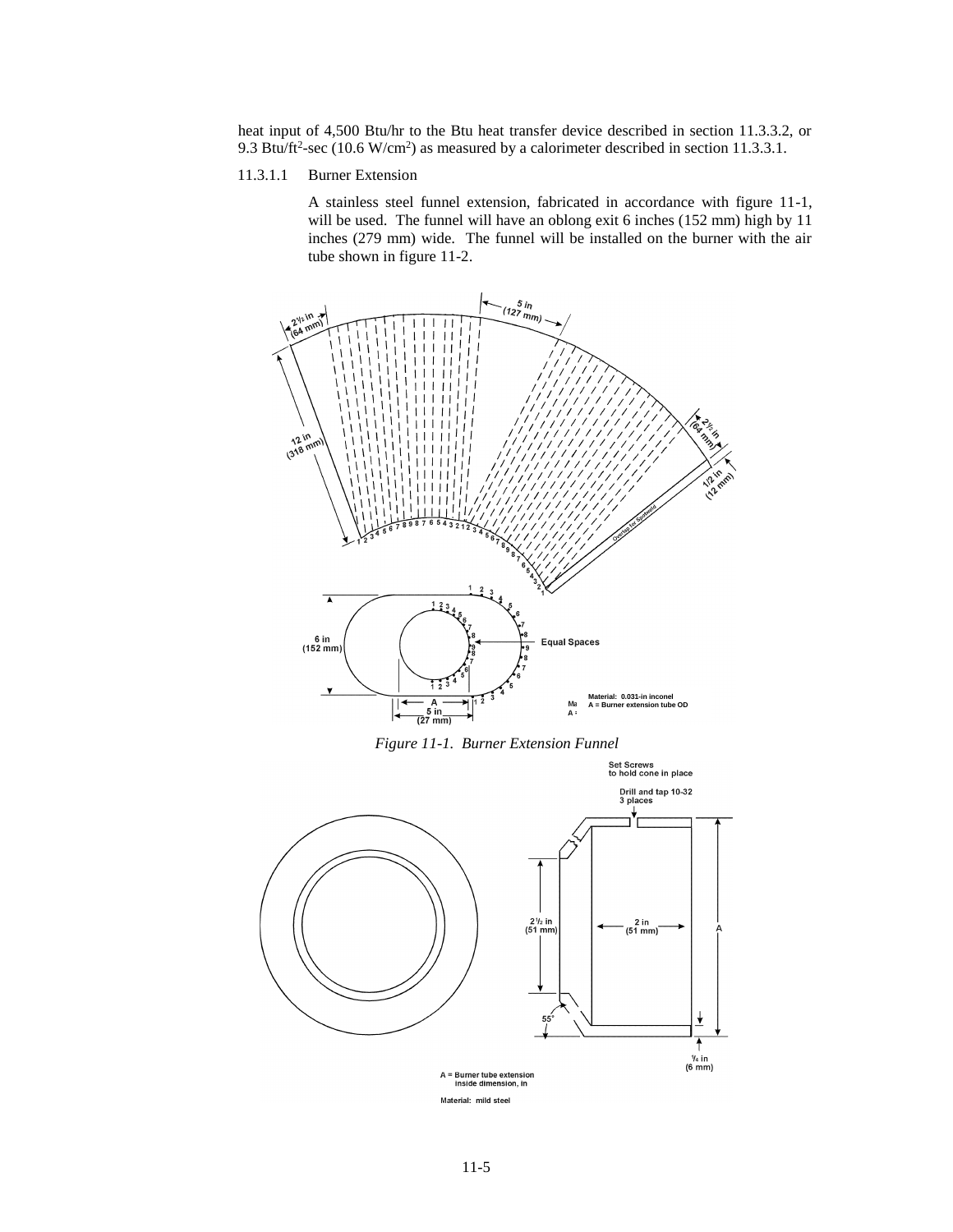11.3.1.2 Burner Fuel

Society of Automotive Engineers (SAE) No. 2 diesel, kerosene, or equivalent will be used for burner fuel.

11.3.2 Thermocouples

A thermocouple rake containing at least five American National Standard Institute (ANSI) 22-gauge Chromel-Alumel (Type K) thermocouple sheathed in 1/16-inch (1.6-mm) -thick stainless steel or inconel tubes, or equivalent, will be provided. The thermocouples will be aligned in a row  $1 \pm 0.1$  inch (25  $\pm$  3 mm) apart.

11.3.3 Heat Flux Measuring Device

One of the following devices will be used to measure the heat flux density of the flame.

11.3.3.1 Calorimeter

A water-cooled calorimeter capable of measuring heat flux densities up to 15  $B$ tu/ft<sup>2</sup>-sec

 $(17 \text{ W/cm}^2)$  may be provided for burner calibration. A Hy-Cal model 1300A total heat flux density calorimeter available from Hy-Cal Engineering, Santa Fe Springs, California, or equivalent has been found suitable.

11.3.3.2 Btu Heat Transfer Device

Figures 11-4 to 11-10 show fabrication details of an acceptable copper tube device used to measure heat flux density. The mercury thermometers will be positioned in the mounting tubes so that the bottom of the bulb is within 1/16 inch (1.6 mm) of the bottom of the passage in the heat transfer tube (see figures 11-7 and 11-8).

11.3.3.2.1 Thermometers

Two glass scientific thermometers calibrated in 0.05°C (0.1°F) increments, immersible thermocouples, or equivalent will be provided for the heat transfer tube assembly.

11.3.4 Test Setup

A steel table measuring 60 inches (1,524 mm) wide, 28 inches (711 mm) deep, and 32 inches (813 mm) high has been found acceptable. The vibrating mechanism and hood, described below, may be mounted on this table. See figure 11-1 for an acceptable test setup.

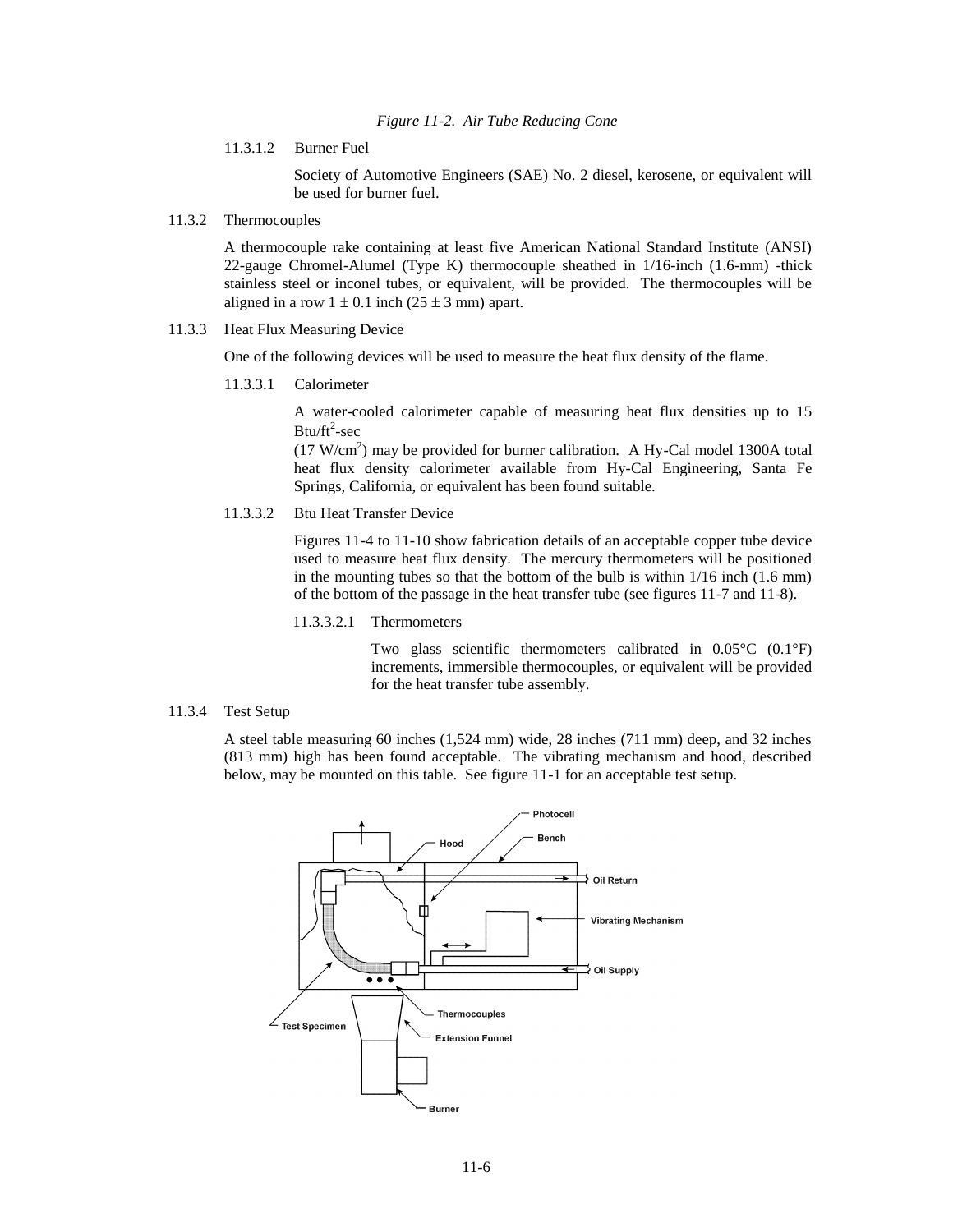



*Figure 11-4. Burner Calibration Standardization Apparatus*



*Figure 11-5. Btu Heat Transfer Device*



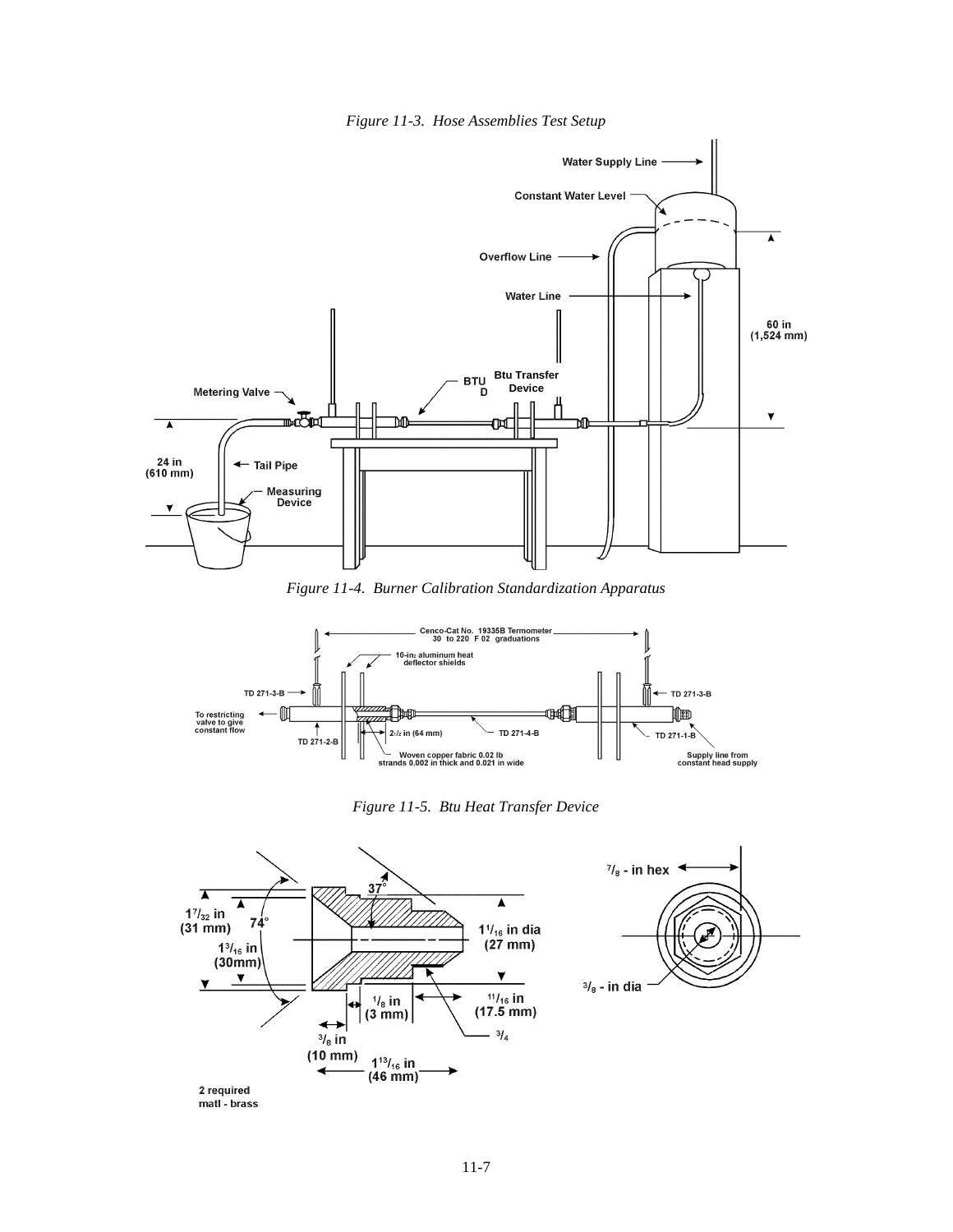

 $\leftarrow \frac{3/4 \text{ in}}{(19 \text{ mm})}$ *Figure 11-9. Btu Heat Transfer Device—Thermometer Mounting*

 $3/4$  in

2 $1/2$  in

 $(64 \text{ mm})$ 

 $\frac{9}{16}$ -in  $\leq$ 

stock size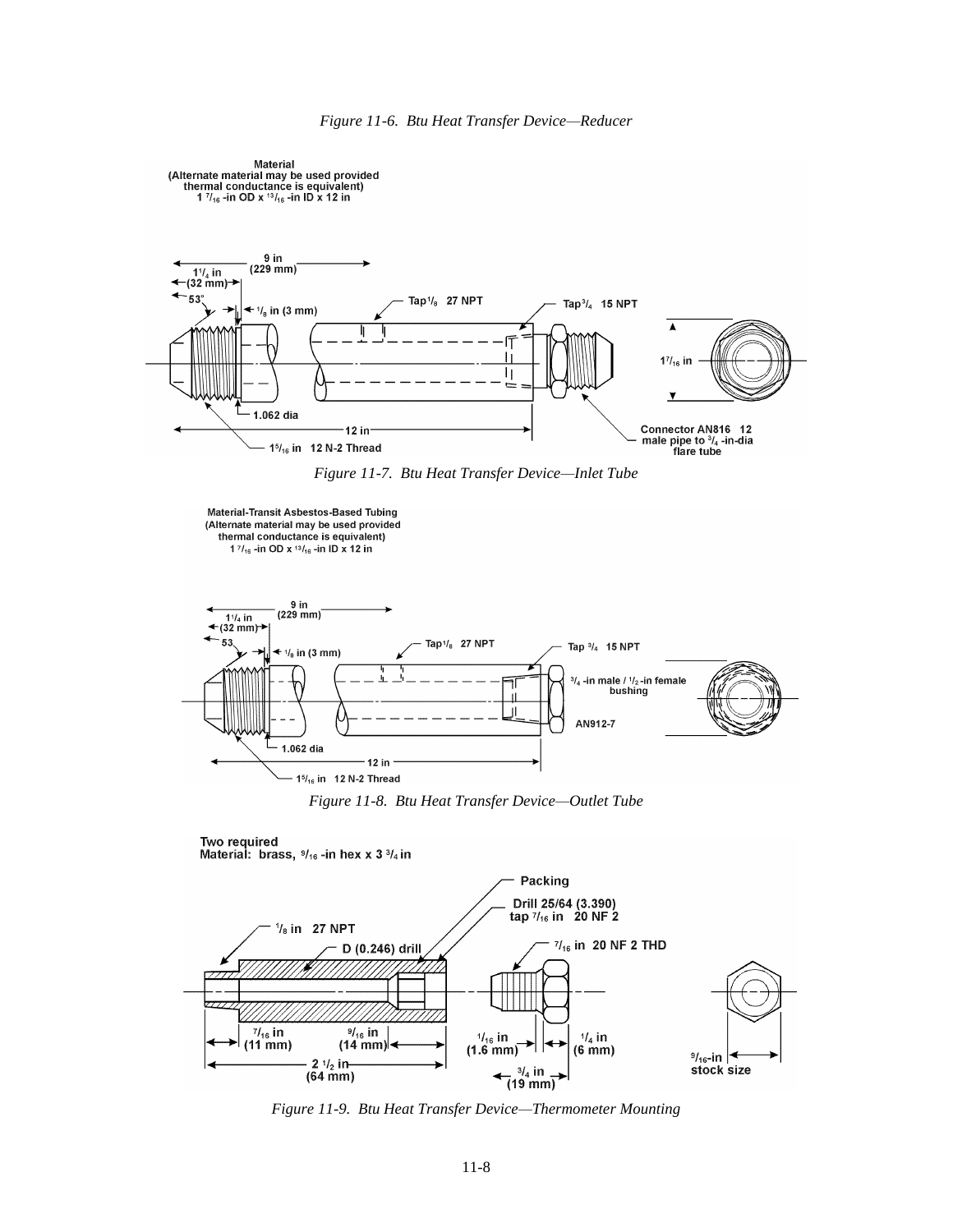

*Figure 11-10. Btu Heat Transfer Device—Test Specimen*

#### 11.3.4.1 Vibration Source

A means will be provided to vibrate the hose assembly as shown in figure 11-8 at 33 Hz with a total displacement of a least 1/8 inch (3.2 mm), i.e., with an amplitude of at least 1/16 inch (1.6 mm).

11.3.4.2 Hood

A hood measuring 25 inches (635 mm) wide and 25 inches (635 mm) high has been found acceptable. The hood may be placed on the bench near the vibration source so that the vibrating fitting for the hose attachment is located 7 inches (178 mm) behind the open front of the hood.

11.3.4.2.1 Fan

The hood will have a fan installed on the rear to draw air through it at a velocity of 400 ft/min (203 cm/s), as measured by a velometer located at the position occupied by the hose assembly specimen during the test.

11.3.4.2.2 Photocell

The hood may contain a photocell to detect a flareup resulting from burning oil due to a hose failure.

11.3.4.3 Automatic Shutdown System

If a flareup of burning oil escaping from a failed hose assembly is detected, an automatic shutdown system may be provided to terminate the test by turning off the burner, vibrating mechanism, hood fan, and oil flow.

11.3.4.4 Temperature Measuring and Recording Equipment

A temperature sensing system will be provided that includes a sufficient number of thermocouples to ensure that the specified temperature exists along the entire end fitting and along the hose for a distance of not less than 5 inches (127 mm). The system will include a recorder to monitor the flame temperature throughout the fire test duration.

#### 11.3.5 Oil Circulator and Heater

A device consisting of an oil tank with a temperature-controlled immersion heater and an electric oil pump will be provided if the hose assembly being tested must have oil pumped through the hose(s) during the test. The plumbing will include appropriate flow indicators, pressure gauges, control and selector valves, and pressure relief valves.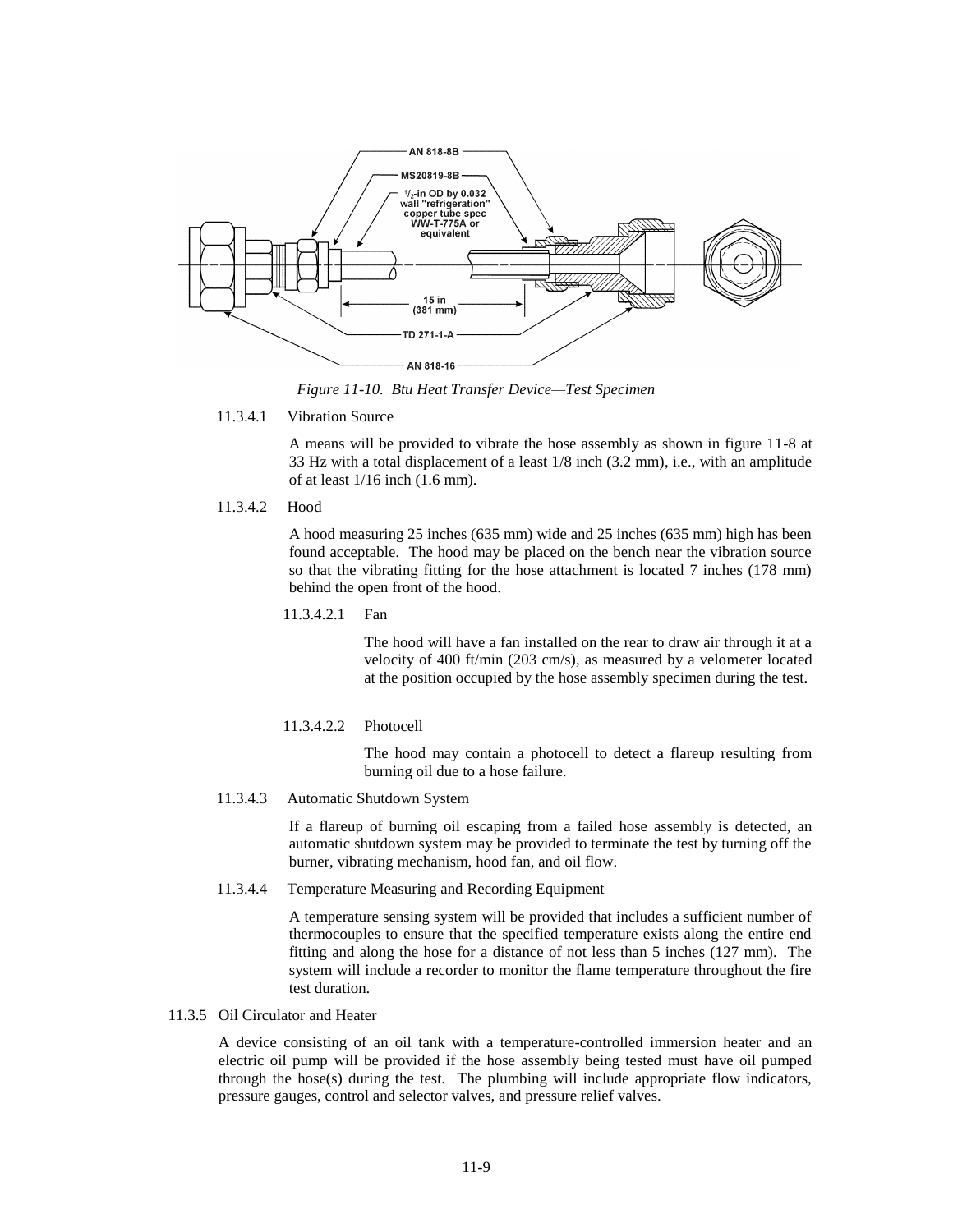## 11.3.5.1 Oil

SAE No. 20 oil, in accordance with Military Specification MIL-L-2104C or equivalent, will be provided and used in the oil circulator and heater to pump through the hose assembly test specimen during the test.

#### **11.4 Test Specimens**

- 11.4.1 Prepare three specimens, 24 inches (610 mm) long, for the test.
- 11.4.2 The configuration of the hose test specimens will be as used in service. A firesleeve may be added to the hose assembly, if needed, to enable the test specimens to withstand the fire test duration specified.

## **11.5 Calibration**

- 11.5.1 Place the thermocouple rake on the test stand at a distance 4 inches (102 mm) above the centerline of the burner extension. Connect the thermocouples to a stripchart recorder.
- 11.5.2 Light the burner, allow a 3-minute warmup, and move the burner into test position.
- 11.5.3 Begin monitoring the temperatures indicated by the thermocouples after 3 minutes. Make adjustments as necessary to either the gas flow or the airflow to the burner in order to achieve a minimum average thermocouple reading of 2,000°F (1,100°C).
- 11.5.4 Turn the burner off, move it out of test position, and remove the thermocouple rake.
- 11.5.5 Replace the thermocouple rake with the heat flux measuring device. Follow section 11.5.5.1 if using a water-cooled calorimeter for measuring heat flux. Follow section 11.5.5.2 if using a Btu heat transfer device for this purpose.
	- 11.5.5.1 If using the water-cooled calorimeter described in section 11.3.3.1, place the calorimeter at the same distance as the thermocouple rake centered over the burner exit.
		- 11.5.5.1.1 Light the burner, allow a 2-minute warmup, and move the burner into test position.
		- 11.5.5.1.2 Measure the heat flux density continuously or at intervals no greater than 10 seconds. If the heat flux density is not at least  $9.3 \text{ Btu/ft}^2$ sec  $(10.6 \text{ W/cm}^2)$ , readjust the burner to achieve the proper heat flux. If burner adjustments are necessary, remove the heat flux measuring device and repeat sections 11.5.1 through 11.5.5.1.2.
	- 11.5.5.2 If using the Btu heat transfer device described in section 11.3.3.2, ensure the external surface of the copper tubing on the Btu heat transfer device is clean prior to measuring heat flux. Use fine steel wool to clean the copper tubing. Inspect the tubing bore for corrosion and/or scale accumulation and remove before each test. A .45-caliber pistol cleaning brush, or equivalent, with an extension has been found suitable for this purpose.
		- 11.5.5.2.1 The calibration setup is shown in figure 11-3. Provide a 5-foot (1.5 m) constant head of water above the heat transfer device and a 2 foot (0.61 m) drop to the end of the tailpipe for adjustment of the water flow rate. Use a 1 gallon (3.8 L) measuring container (a container and a weighing scale are also acceptable). Adjust the water flow rate to 500 lb/hr (227 kg/hr) or 1 gal/min (3.8 L/min). Supply water at a temperature of 50 to 70°F (10 to 21°C).
		- 11.5.5.2.2 Start the water flowing through the Btu heat transfer device. Center the heat transfer tube in the flame at the same location that a hose assembly would be placed for testing. Allow a 2-minute warmup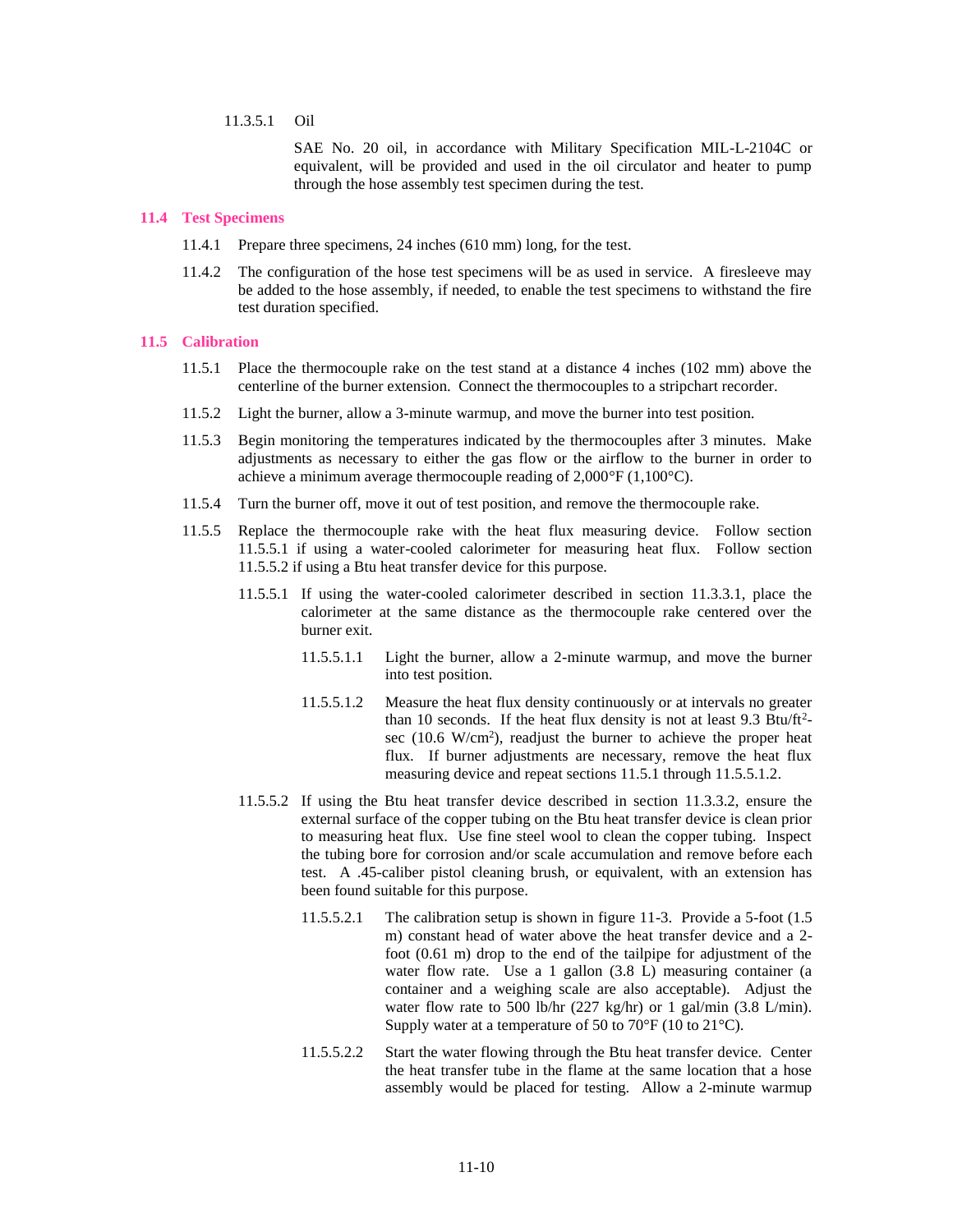period to stabilize flame conditions before temperature measurements from the mercury thermometers are recorded.

11.5.5.2.3 After the warmup period, record the inlet and outlet temperatures every 30 seconds for a 3-minute period. Determine the rate of Btu increase of the water as follows:

| Heat transfer |    | $= 146 \times (T_0 - T_i)$ watts (for Celsius)                 |  |
|---------------|----|----------------------------------------------------------------|--|
|               |    | $= 500 \times (T_0 - T_i)$ Btu/hr (for Fahrenheit)             |  |
| where:        |    | To = temperature ( ${}^{\circ}$ C or ${}^{\circ}$ F) at outlet |  |
|               | Ti | $=$ temperature ( $^{\circ}$ C or $^{\circ}$ F) at inlet       |  |
|               |    |                                                                |  |

11.5.5.2.4 The heat rate output, as determined by the equation shown in section 11.5.5.2.3, will be a minimum of 4,500 Btu's per hour. If the heat output from the burner is not above this minimum, make adjustments to the burner and repeat sections 11.5.1 through 11.5.5.2 until the burner is within tolerance.

#### **11.6 Procedure**

11.6.1 Specimen Mounting

Mount the hose assembly in the test setup to include at least one full 90-degree bend so that the pressure existing inside the hose will exert an axial force on the hose end fitting. Locate the hose assembly 4 inches (102 mm) beyond the burner barrel extension so that the entire hose assembly end fitting and at least a minimum 5 inches (127 mm) of the hose is exposed to the flame. Install the entire hose assembly inside the hood unless limited by the physical characteristics of the hose such as minimum bend radius (see figure 11-1).

11.6.2 Preheat the oil in the oil tank to  $200^{\circ} \pm 10^{\circ}F (93^{\circ} \pm 6^{\circ}C)$ . Start the oil circulating pump and circulate the oil through the test hose assembly at a flow rate and pressure as specified by hose type, size, and application. Pressures and flow rates are as shown in table 11-2.

|                  | <b>Circulating Oil</b> |                                 |                                    |  |  |  |
|------------------|------------------------|---------------------------------|------------------------------------|--|--|--|
|                  | <b>Flow Rate</b>       |                                 |                                    |  |  |  |
| <b>Hose Type</b> | <b>Pressure</b>        | <b>GPM</b>                      | L/min                              |  |  |  |
| 1a               | <b>System Working</b>  | $5 \times ID$ (in) <sup>2</sup> | $0.03 \times ID$ (mm) <sup>2</sup> |  |  |  |
| 1b               | <b>System Working</b>  | $1 \times ID$ (in) <sup>2</sup> | $0.006 \times ID (mm)^2$           |  |  |  |
| 11a              | <b>System Working</b>  | $5 \times ID$ (in) <sup>2</sup> | $0.03 \times ID$ (mm) <sup>2</sup> |  |  |  |
| 11 h             | <b>System Working</b>  | $1 \times ID$ (in) <sup>2</sup> | $0.006 \times ID (mm)^2$           |  |  |  |

*Table 11-2. Circulating Oil Pressure and Flow Rate*

- 11.6.3 Start the vibrating mechanism and observe the movement of the hose. Ensure that no whipping of the hose occurs.
- 11.6.4 Start the hood air fan and begin monitoring the thermocouple recorder.
- 11.6.5 Start the burner. Periodically observe the recorded temperature to ensure that the required minimum flame temperature of 2,000°F (1,093°C) is maintained.
- 11.6.6 If a flareup of burning oil occurs due to a hose failure, terminate the test.
- 11.6.7 After the required test duration has been reached (i.e., 5 minutes for class A hose assemblies and and a series and a series and a series and a series and a series and a series and a series and  $\alpha$ 15 minutes for class B hose assemblies), terminate the test.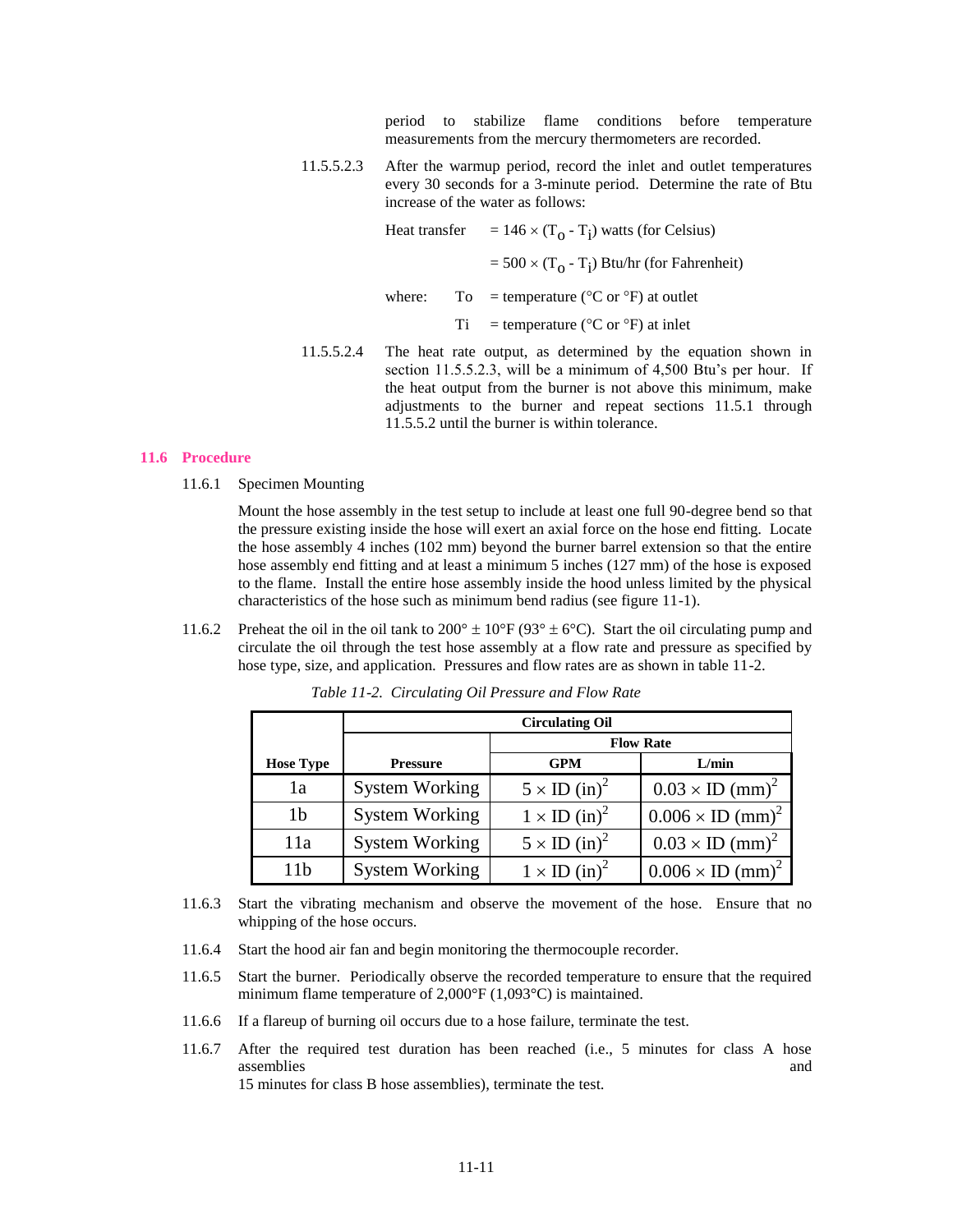11.6.7.1Stop the burner.

11.6.7.2Relieve the oil pressure in the hose assembly.

11.6.7.3Turn off the temperature recorder.

## **11.7 Report**

- 11.7.1 Fully identify the hose configuration, including the assembly and fittings, and the class for which it is being tested.
- 11.7.2 Report if there were any flareups of leaking oil and any other pertinent observations.
- 11.7.3 Report whether the hose configuration met the requirements of class A or class B assemblies.

## **11.8 Requirements**

11.8.1 Class A Hose Assembly

A class A assembly will withstand the test procedure in section 6 for at least 5 minutes without leaking circulating oil.

11.8.2 Class B Hose Assembly

A class B hose assembly will withstand the test procedure described in section 6 for at least 15 minutes without leaking circulating oil.